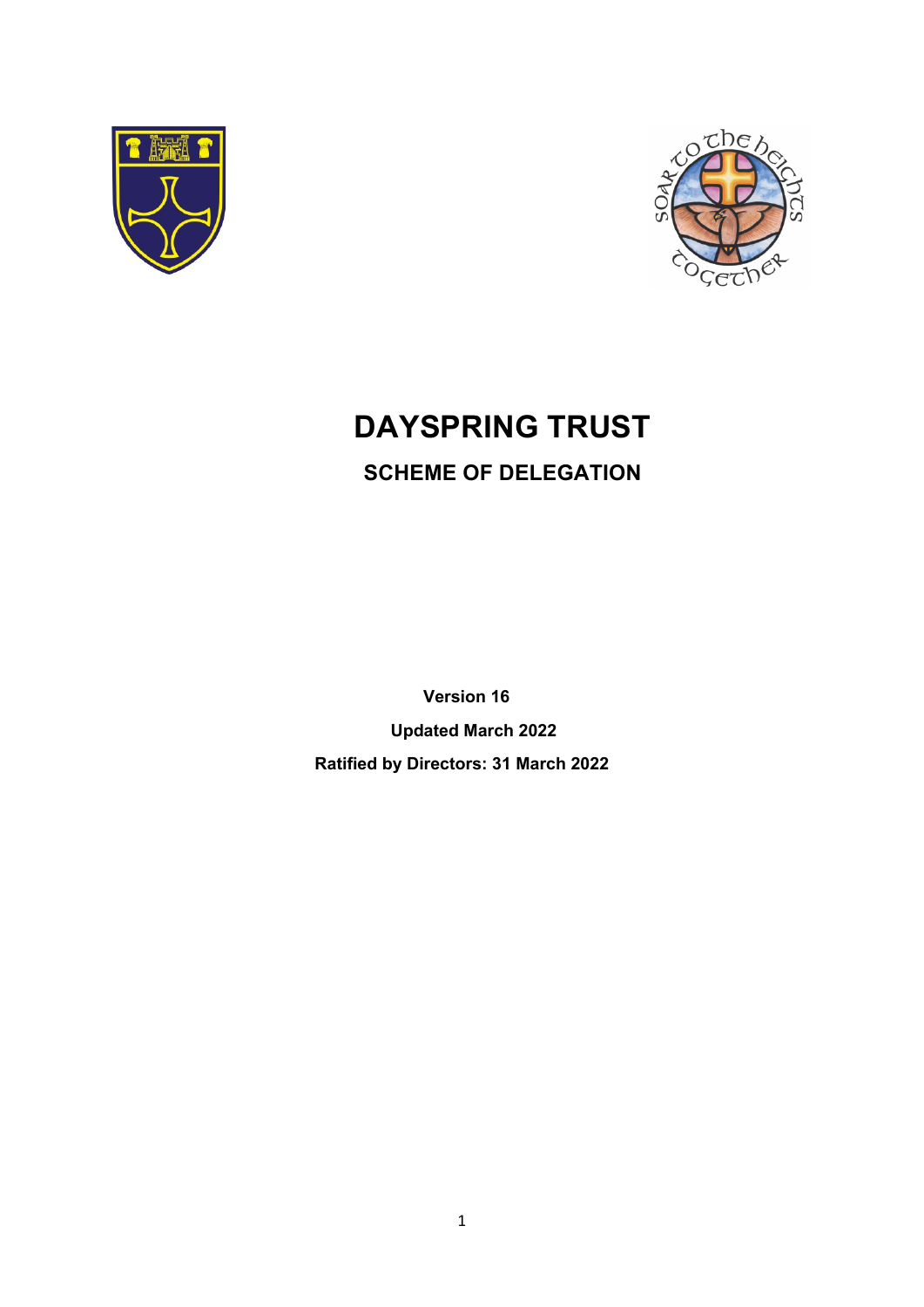The Dayspring Trust aims to serve its community by providing an education of the highest quality within the context of Christian faith and practice. It encourages an understanding of the meaning and significance of faith, and promotes Christian values through the experience it offers to all its pupils. We believe that our Christian values spring from the two great commandments, 'Love God and love your neighbour'. We seek to live this out through the power of the Holy Spirit. St Paul reminds us in Galatians 5.22-23 that the fruit of the Spirit is "Love, joy, peace, patience, kindness, goodness, faithfulness, gentleness and self-control". These are also underpinned by the Old Testament injunction to "Do justly, love mercy and walk humbly with our God" Micah 6.8. These values rooted in the Christian Faith come as a package and we aim to embed them in the life of our academies in a worked out way. We recognise that at times we may highlight particular values to bring them into greater prominence within our academies and these are currently the five values of Forgiveness, Hope, Joy, Perseverance and Wisdom. We believe these values to be in accordance with British values springing from our Judeo-Christian roots. Collective worship will play a major and vital part in assisting with this process of embedding these values in the life of our academies.

The Multi Academy Trust Members and Directors are aware of their responsibilities in law and are committed to the provision of an excellent education within its academies in accordance with our Anglican foundation. This is embraced in our Dayspring Trust vision statement:

- **Forge a supportive and challenging family of academies**
- **Provide excellent education within a strong Christian community**
- **Resource our pupils for wise and generous living**

In addition, each academy also has its own distinctive mission statement, flowing out from the vision statement of the Dayspring Trust.

#### **At Ian Ramsey CE Academy:**

"Together to learn, to grow, to serve."

This is embodied in scripture:

*'Each of you should use whatever gifts you have received to serve others, as faithful stewards of God's grace in various forms.' 1. Peter 4.10*

#### **At Venerable Bede CE Academy:**

"Soar to the heights together"

This is embodied in scripture:

*'But those who hope in the Lord will renew their strength. They will soar on wings like eagles; they will run and not grow weary, they will walk and not be faint.' Isaiah 40:31*

This policy has been developed to take into consideration our ethos as well as local and national policy and guidance.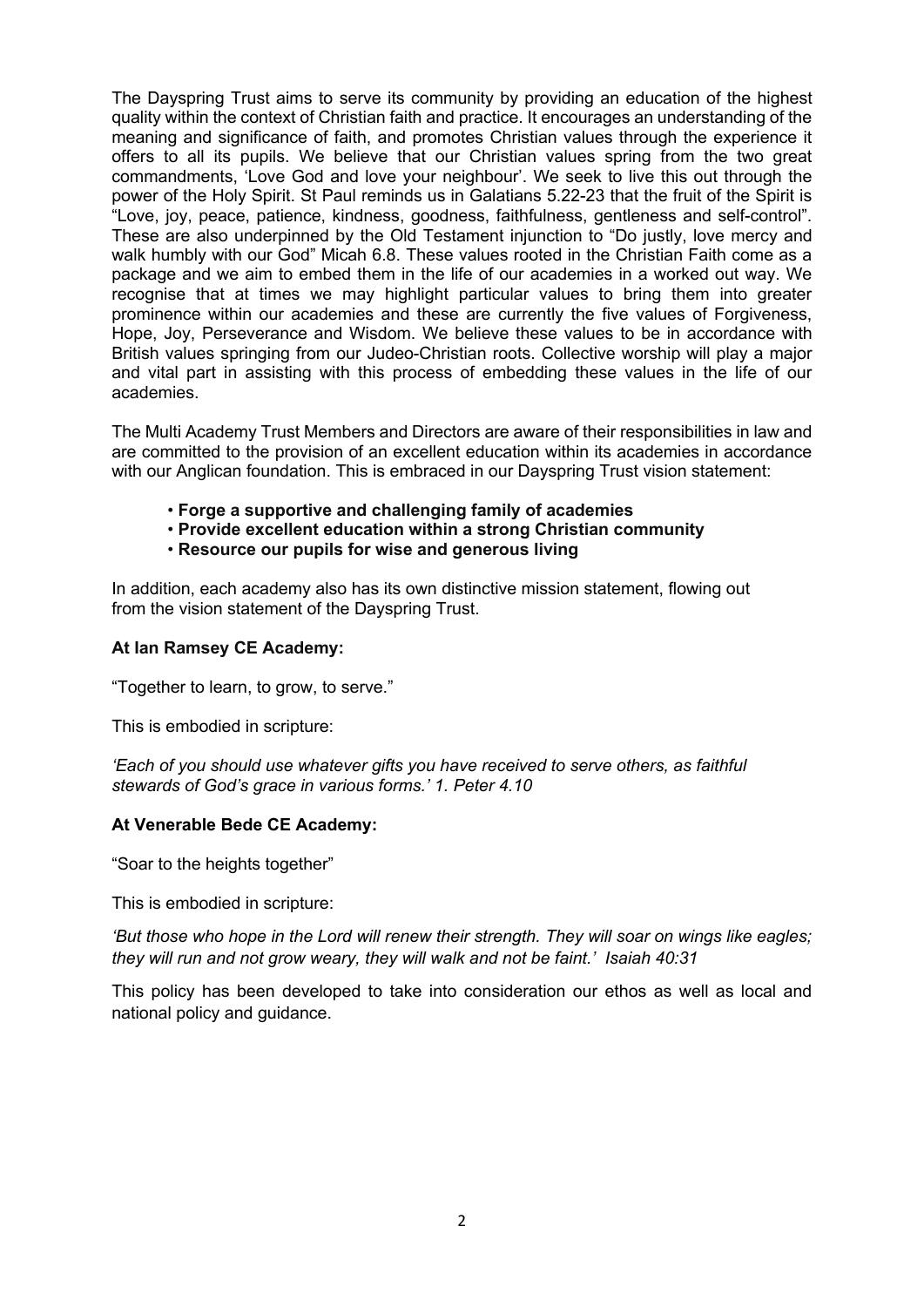# 1 CONTENTS

| 2              |     |  |  |
|----------------|-----|--|--|
| 3              |     |  |  |
|                | 3.1 |  |  |
| 4              |     |  |  |
| 5              |     |  |  |
| 6              |     |  |  |
|                | 6.1 |  |  |
|                | 6.2 |  |  |
|                | 6.3 |  |  |
|                | 6.4 |  |  |
|                | 6.5 |  |  |
|                | 6.6 |  |  |
|                | 6.7 |  |  |
|                | 6.8 |  |  |
| $\overline{7}$ |     |  |  |
|                | 7.1 |  |  |
|                | 7.2 |  |  |
|                | 7.3 |  |  |
|                | 7.4 |  |  |
|                | 7.5 |  |  |
|                | 7.6 |  |  |
|                | 7.7 |  |  |
|                | 7.8 |  |  |
| 8              |     |  |  |
| 9              |     |  |  |
| 10             |     |  |  |
| 11             |     |  |  |
| 12             |     |  |  |
| 13             |     |  |  |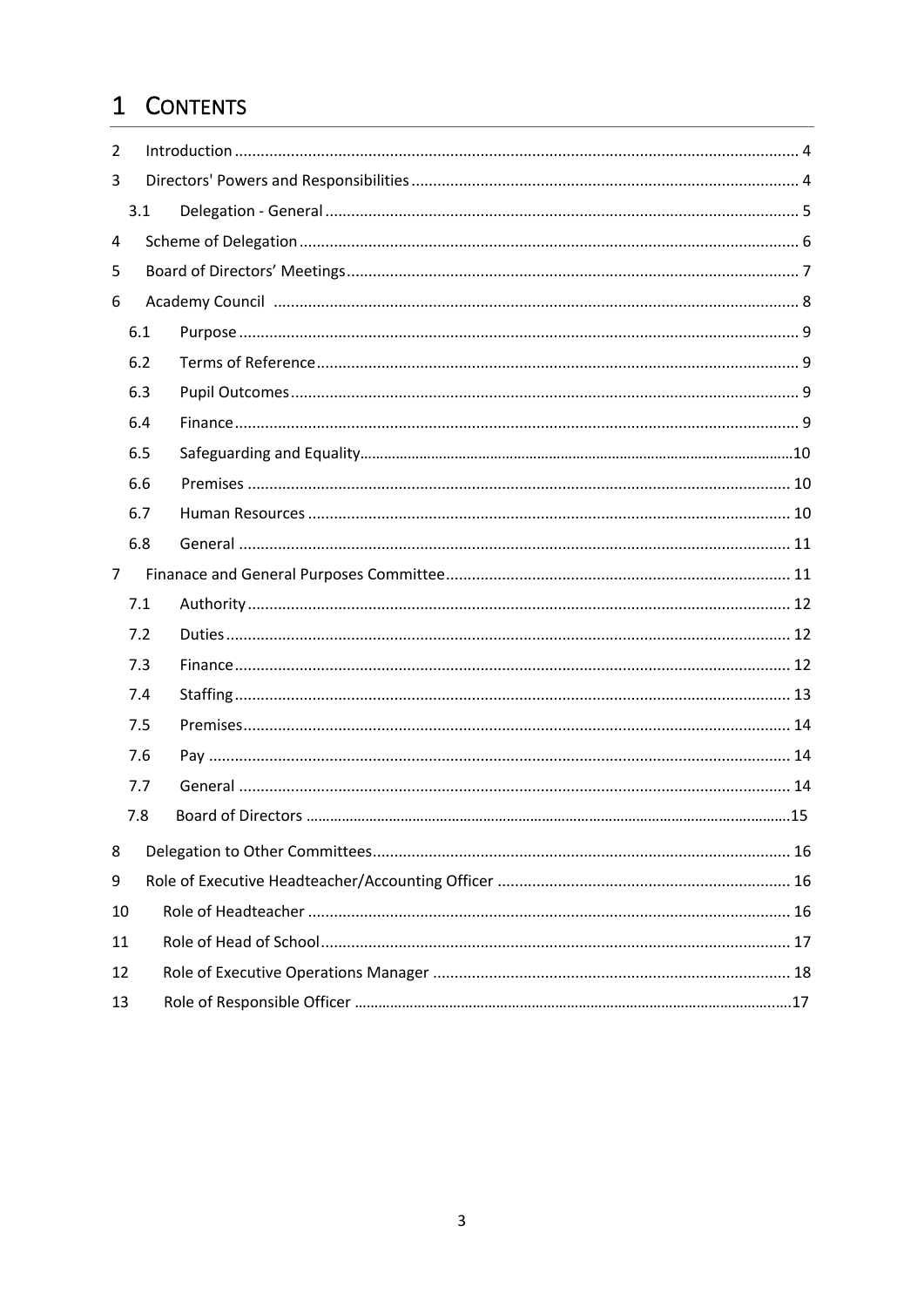# 2 INTRODUCTION

Dayspring Trust is a company limited by guarantee and registered in England and Wales under company number 08310825. The Company is governed by a Board of Members and Directors who are responsible for, and oversee, the management and administration of the Company and the Academies.

The Directors are accountable to external government agencies including the Charity Commission and the Department for Education for the quality of the education provided by the Company in addition to having financial accountability. The Directors are required to have systems in place through which they can assure themselves of quality, safety and good practice. The Members and Directors are also accountable to Durham Diocesan Board of Education, and to the Trustees, to ensure that the Academies and its business are conducted in accordance with the values and ethos of the Church of England and the Anglican faith.

The Academy Council has been established by the Board of Directors to assist with the good governance of the Academies. The Directors will appoint people with appropriate skills and knowledge to serve on each Academy Council.

The Scheme explains the way in which the Directors fulfill their responsibilities for the leadership and management of the Academies;

a. The respective roles and responsibilities of the Directors and the Academy Council and committees of the Board.

and

b. the commitment and relationship between the different governance strands to ensure the success of the Academies.

The scheme has been put into place by the Directors from the effective date in accordance with the provisions of the Articles of Association and it will be read in conjunction with those Articles of Association as well as with:

- a. the Directors' strategic plans and policies for the Academies;
- b. any budget set for the Academies;

and

c. any directions given or rules and regulations set by the Directors.

# 3 DIRECTORS' POWERS AND RESPONSIBILITIES

The Directors have overall responsibility and ultimate decision-making authority for all the work of the Trust, including the establishment and running of the Academies. This is achieved through strategic and business planning, setting of policy, monitoring of budgets, performance management, the setting of standards and targets and the implementation of quality management processes. The Directors have the power to direct change where required.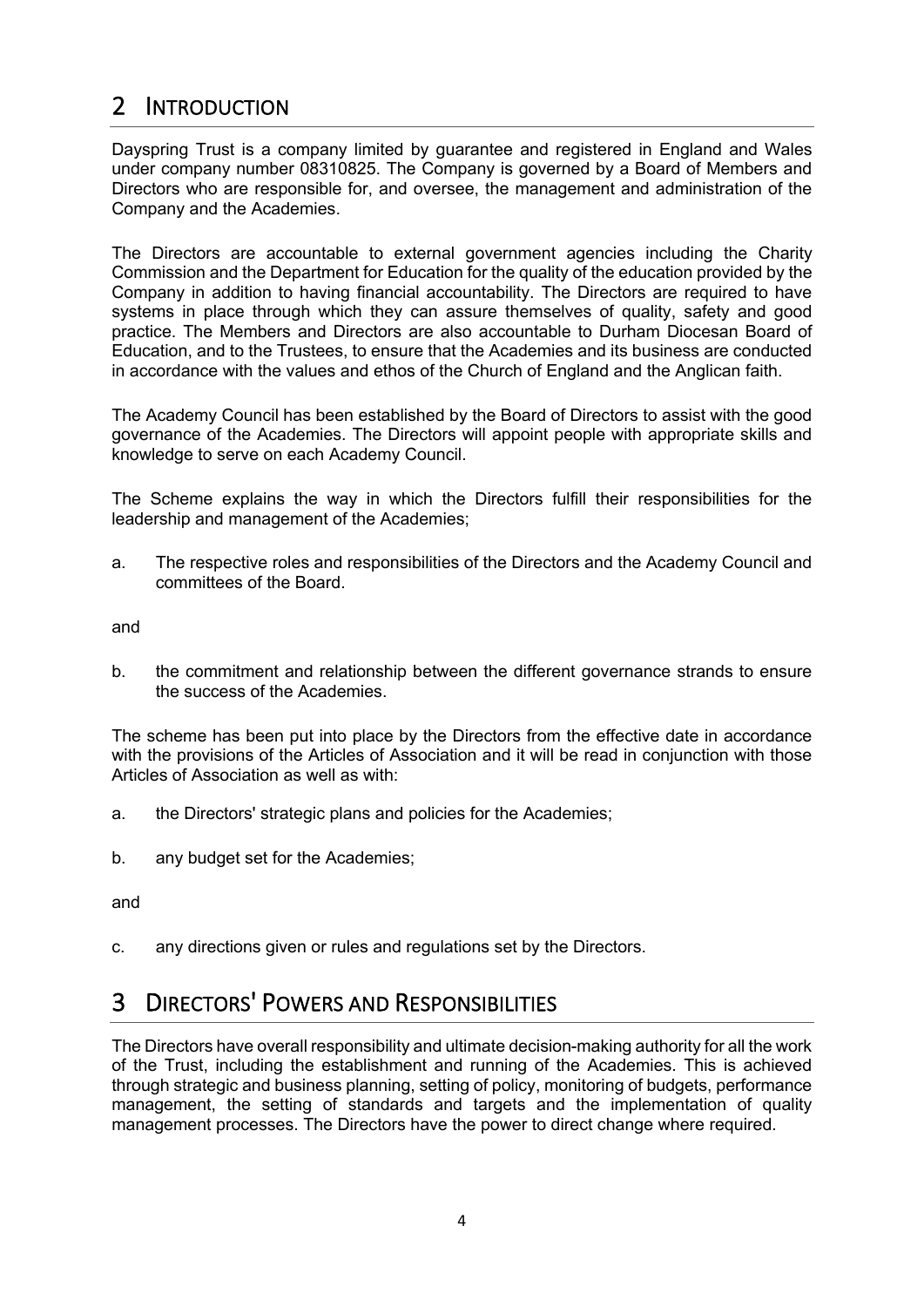The Directors have a duty:

- a. to comply with any lawful issues directed by the Company
- b. to act in the fulfillment of the Company's objectives;

and

c. to have regard to the advice of the Durham Diocesan Board of Education.

The Directors will have regard to the interests of the Academies for which the Trust is responsible in deciding and implementing any policy or exercising any authority in respect of the Academies.

### 3.1 DELEGATION - GENERAL

Under the Articles of Association of Dayspring Trust, the directors may delegate to the Chair of the Board, any member of the academy councils, committees, the Executive Headteacher or any other holder of an executive office such of their powers or functions as they consider desirable to be exercised by them. Any such delegation may be made subject to any conditions the directors may impose and may be revoked or altered.

Where any power or function of the **MAT Board** has been exercised by any committee, that person or committee will report to the directors in respect of any action taken or decision made with respect to the exercise of that power or function at the meeting of the **MAT Board** immediately following the taking of the action or the making of the decision.

The directors may establish any committee to exercise powers and functions of the **MAT Board**. The constitution, membership and proceedings of any committee of the directors will be determined by the **MAT Board.** The establishment, terms of reference, constitution and membership of any committee of the directors will be reviewed at least once in every twelve months. The membership of any committee of the directors may include persons who are not directors, provided that a majority of members of any such committee will be directors. The directors may determine that some or all of the members of a committee who are not directors will be entitled to vote in any proceedings of the committee. No vote on any matter will be taken at a meeting of a committee of the directors unless the majority of members of the committee present are directors.

The **MAT Board** is responsible for ensuring that high standards of corporate governance are maintained. It will exercise its powers and functions with a view to fulfilling a largely strategic leadership role in the running of each academy, addressing such matters as:

- to review and amend the aims and ethos of the Trust;
- policy development and strategic planning, including target-setting to keep up momentum on school improvement;
- ensuring sound management and administration of each academy, and ensuring that senior management are equipped with relevant skills and guidance;
- ensuring compliance with legal requirements;
- establishing and maintaining a transparent system of prudent and effective internal controls.
- strategic oversight of each academy's financial resources, human resources and other resources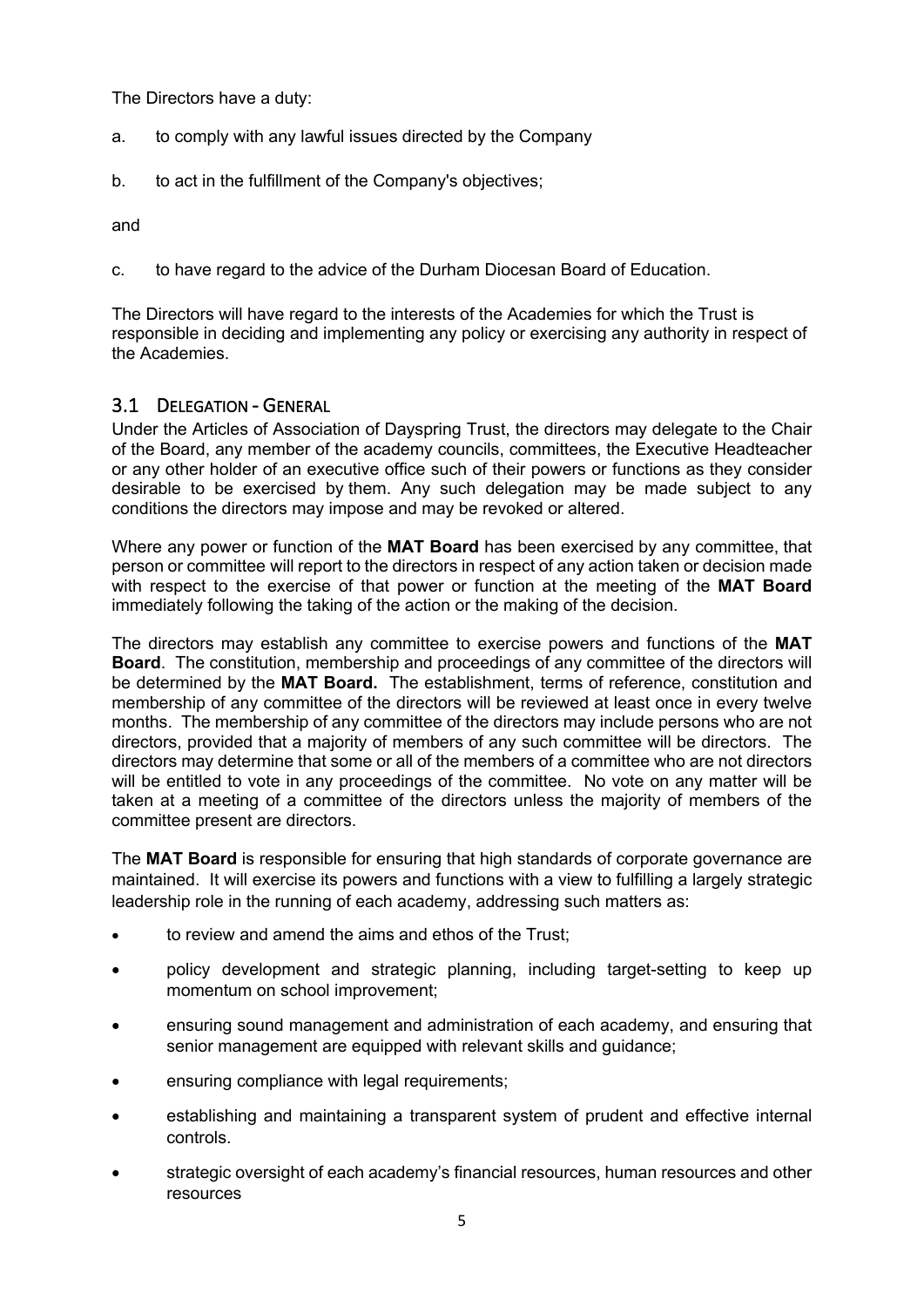- monitoring performance and the achievement of objectives, and ensuring that plans for improvement are acted upon;
- to ratify/uphold the Executive Headteacher's decision to permanently exclude a pupil;
- helping each academy be responsive to the needs of parents and the community and making it more accountable through consultation and reporting;
- setting each academy's standards of conduct and values in accordance with the Christian foundation of the Trust;
- assessing and managing risk (including preparation of a statement on the academy's risk management for its annual report and accounts).

# 4 SCHEME OF DELEGATION

The **MAT Board** will agree a formal schedule of matters reserved for their decision, i.e. those which will not be delegated within the academy. These are listed below. Beyond this, the directors will consider establishing separate committees to deal with specific areas of academy business, and will determine the delegated responsibilities to be assigned to those committees to ensure that matters can be dealt with in appropriate detail and with sufficient frequency.

The M**AT Board** may decide to delegate certain matters for consideration by committees and the MAT Board will make the decision as to the membership of that committee. All members of the committee, including those who are not directors, are entitled to vote at committee meetings. The **MAT Board** will ensure that it receives adequate feedback on the work of those committees and is able to consider their decisions formally. The establishment of committees does not absolve the **MAT Board** of its overall responsibility to manage the finances of the academy.

Any delegated powers within this scheme of delegation is subject to the provisions of:

The Companies Act 2006 The Articles of Association The strategic plan and policies of the Directors of the Company Any budget set by the Directors of Company Any directions given and rules and regulations set by the Directors of the Company

#### **Executive Headteacher/Headteacher/Head Of School**

The directors will appoint the Executive Headteacher, Headteacher and Heads of School as appropriate. (See appendix 2.) By signing this document, the directors delegate such powers and functions as they consider are required by the Executive Headteacher and Headteachers/Heads of School for the internal organisation, management and control of each Academy (including the implementation of all policies approved of by the directors) and for the direction of the teaching and curriculum at each Academy.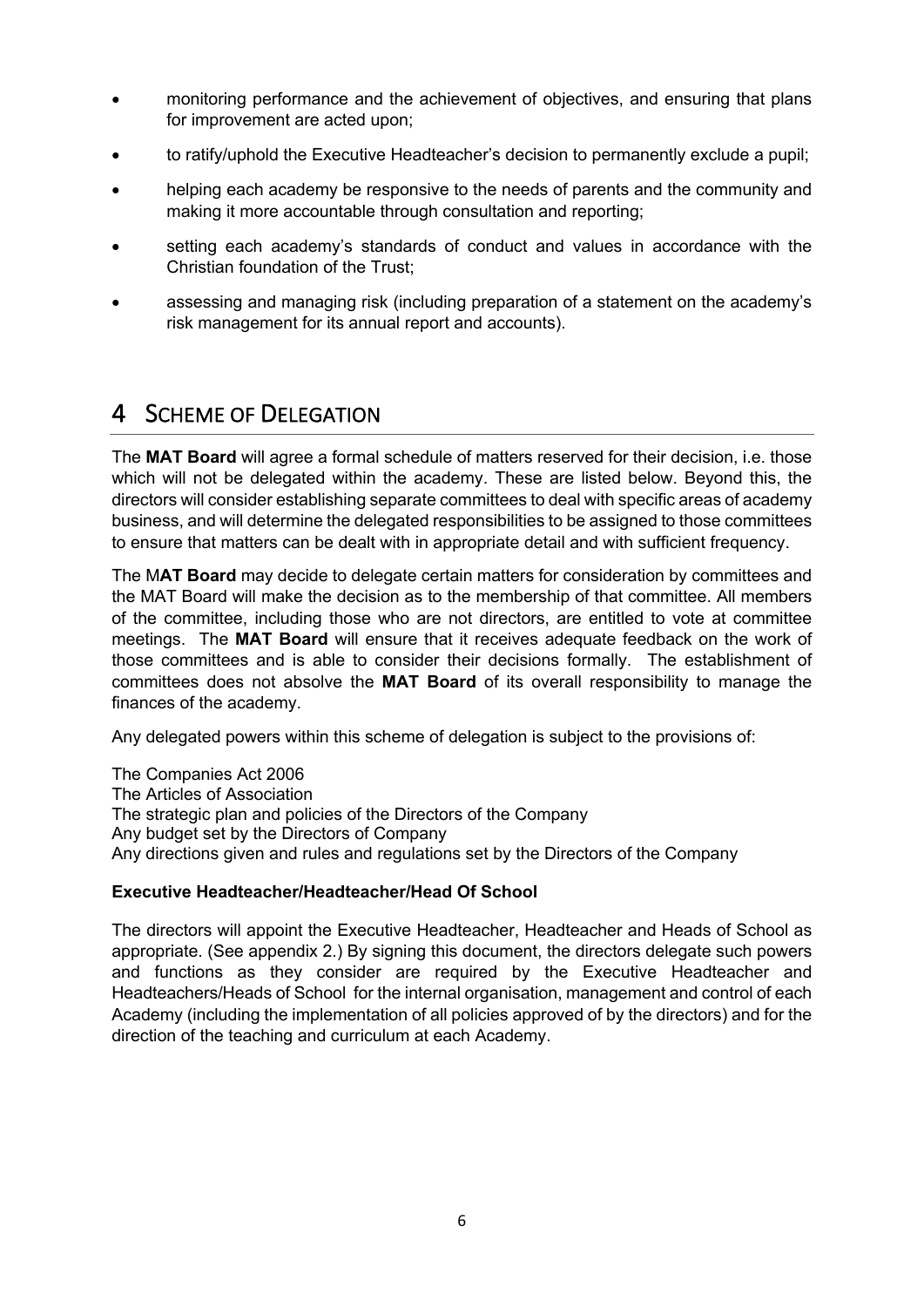# 5 BOARD OF DIRECTORS' MEETINGS

It is a requirement of all academy governing bodies that they meet at least once a term. No business can be conducted at any meeting unless a quorum is present.

Directors must appoint a clerk to the Board of Directors, who must be someone other than a director or the Executive Headteacher/Headteacher/Head of School of the academy.

Each meeting of the **MAT Board** will consider:

- Financial reports provided in advance of the meeting of the financial position of the academy, including its income and expenditure and financial commitments. MAT Board will be informed of specific information by exception from a representative of the Finance & General Purposes Committee;
- whether adequate financial monitoring of the academy's budget and activities is being undertaken;
- progress on any action identified to improve financial arrangements at the academy;
- significant contracts proposed to be entered into by the academy;
- details of any significant matters affecting the academy's staff;
- details of any significant matters affecting the pupils' welfare or education, including safeguarding and equality matters;
- details of any significant matters affecting the academy's assets e.g. computers, whiteboards etc;

Matters that will be considered by Board of Directors at least once a year are:

- the academy's goals and how they are being met (via EHT report, SEF, SDP);
- review of the management structure to ensure it is operating effectively (via EHT report, F&GP reports);
- review of the performance of external providers e.g. bankers, services provided under SLAs (periodic reports from EBM and F&GP reports);
- review and approval of the academy's annual accounts and report of the trustees (yearend accounts and AGM) ;
- review and approval of the financial budget for the following year (recommendation by F&GP committee/ratified by MAT Board – recorded in minutes);
- review and approval of the levels of insurance cover for the academy's assets (annual budget setting process and review);
- findings made by the auditors and the auditor's management letter, and any other financial reviews, and consideration of what actions will be taken arising from their recommendations (reports from auditor internal assurance reports);
- review of the risks to which the academy is exposed and determination of whether systems are in place to mitigate those risks (annual review of risk register);

The board may decide to delegate responsibility for specified matters, where it has power to do so, to individual members or committees of the board. Decisions taken by individual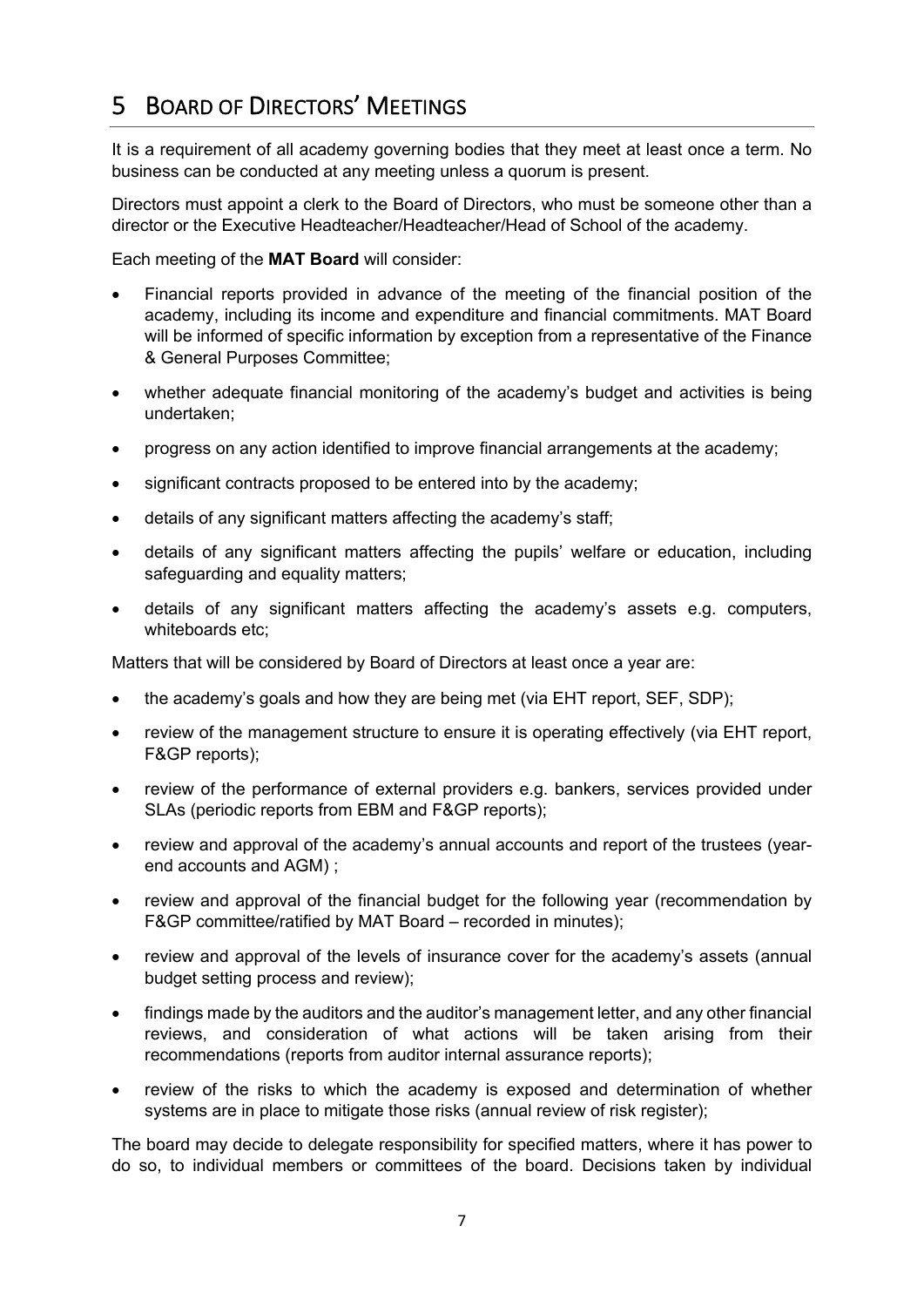members or committees of the board under delegated powers will be recorded in written minutes available to the board as a whole.

# 6 ACADEMY COUNCIL

The Board of Directors have overall responsibility and ultimate decision making authority for all work of the Trust, including the running of the academies operated by the Trust.

In order to assist with the discharge of their responsibilities, the Board of Directors have established a Local Academy Council for each of its academies.

The Board of Directors may review these terms of reference if at any time there is reason for concern relating to the wellbeing of pupils. Concerns may for example include a significant decline in pupil progress or outcomes, financial irregularities or safeguarding issues. This list is not exhaustive but indicates the nature of concerns, which would merit a review of the terms of reference.

The Local Academy Council is accountable to the Trust Board and its role is to help the Directors, Executive Headteacher, Headteachers and senior leadership to set high standards by planning for each academy's future and by contributing to the setting of performance targets for each academy.

As a committee of the Board, delegation can be removed at any time.

Members of each ACADEMY COUNCILs are appointed by the Directors and reference is made to the Governor Selection Policy to ensure fair selection and appointment.

Each Academy Council will have up to 9 members total comprising the following:

- a. Up to 5 members appointed by the Board of Directors
- b. 1 elected/appointed staff member of the respective Academy
- c. 2 elected/appointed parents/guardians of registered pupils in the academy
- d. Headteacher or Head of School

The term of office for any person serving on the Academy Council will be 4 years.

A person serving on the Academy Council will cease to hold office if s/he is removed by the Directors.

If a Staff Governor leaves the Academy Council where s/he is serving s/he will be deemed to have retired and therefore cease to be a member of that Academy Council.

A Staff Governor who becomes subject to the capability process can no longer serve as a member of the Local Academy Council.

The Chairperson of the Academy Council will be appointed by the Directors and the Vicechairperson by the Academy Council.

The chairperson of the Academy Council must inform the Directors of all appointments and resignations relating to the membership of the Academy Council.

Resignation, disqualification and removal of members of the Academy Council is dealt with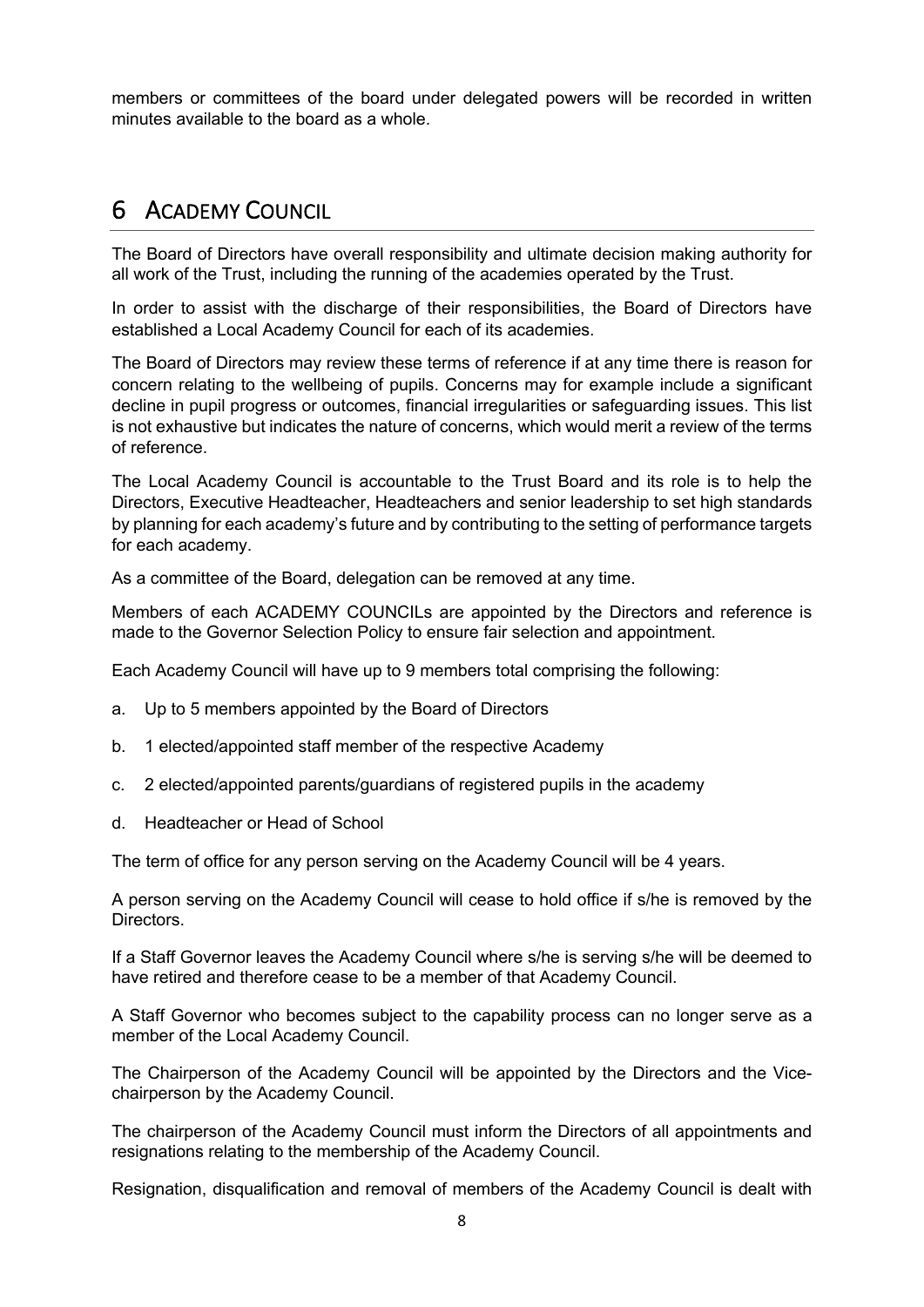within article 80 of the articles of association of the Trust.

Directors of the Trust have the right to attend Academy Council meetings at any time.

### 6.1 PURPOSE

The Local Academy Council's role is to challenge and support the Academy leadership on behalf of the MAT Board in the running of an individual academy and to provide information to the trust on the operation and performance of the academy, exercising its responsibilities in partnership with the Executive Headteacher/Headteacher/ Head of School, staff and Directors.

The Academy Council is accountable to the MAT Board, who reserve the right to amend local governance when and where appropriate, in relation to an academy's performance.

### 6.2 TERMS OF REFERENCE

The specific duties of members of The Academy Council will be:

### 6.3 PUPIL OUTCOMES

To monitor educational standards and outcomes including the quality of education, overview of the IDSR and the delivery of SEN throughout the academy;

To contribute towards the review, revision and monitoring of the Academy Development Plan;

To monitor and challenge the value for money of pupil premium in terms of educational outcomes and narrowing the achievement gap;

To monitor the implementation of the behaviour policy through the number and reasons for fixed term and permanent exclusions and to review the behaviour and anti-bullying policy;

To implement and determine attendance and punctuality protocols and procedures and to receive and review data on attendance and punctuality;

To establish and maintain an attendance and discipline working group to monitor attendance against targets, including persistent absentees and to determine necessary action;

To monitor data on attendance, behaviour and exclusions and to review associated policies;

To ensure appropriate levels of support, challenge and intervention to support delivery of educational outcomes;

To monitor and challenge pupils' attainment, progress and quality of learning;

To ensure the curriculum offer is relevant and appropriate for pupils;

To ensure that a broad and balanced curriculum is in place that helps protect pupils against extremism, promotes community cohesion and helps keep themselves safe online;

To advise the **MAT Board** on curriculum statutory obligations;

To review the effectiveness of the provision of collective worship and religious education and make recommendations to the **MAT Board;**

### 6.4 FINANCE

To monitor the finances of each academy;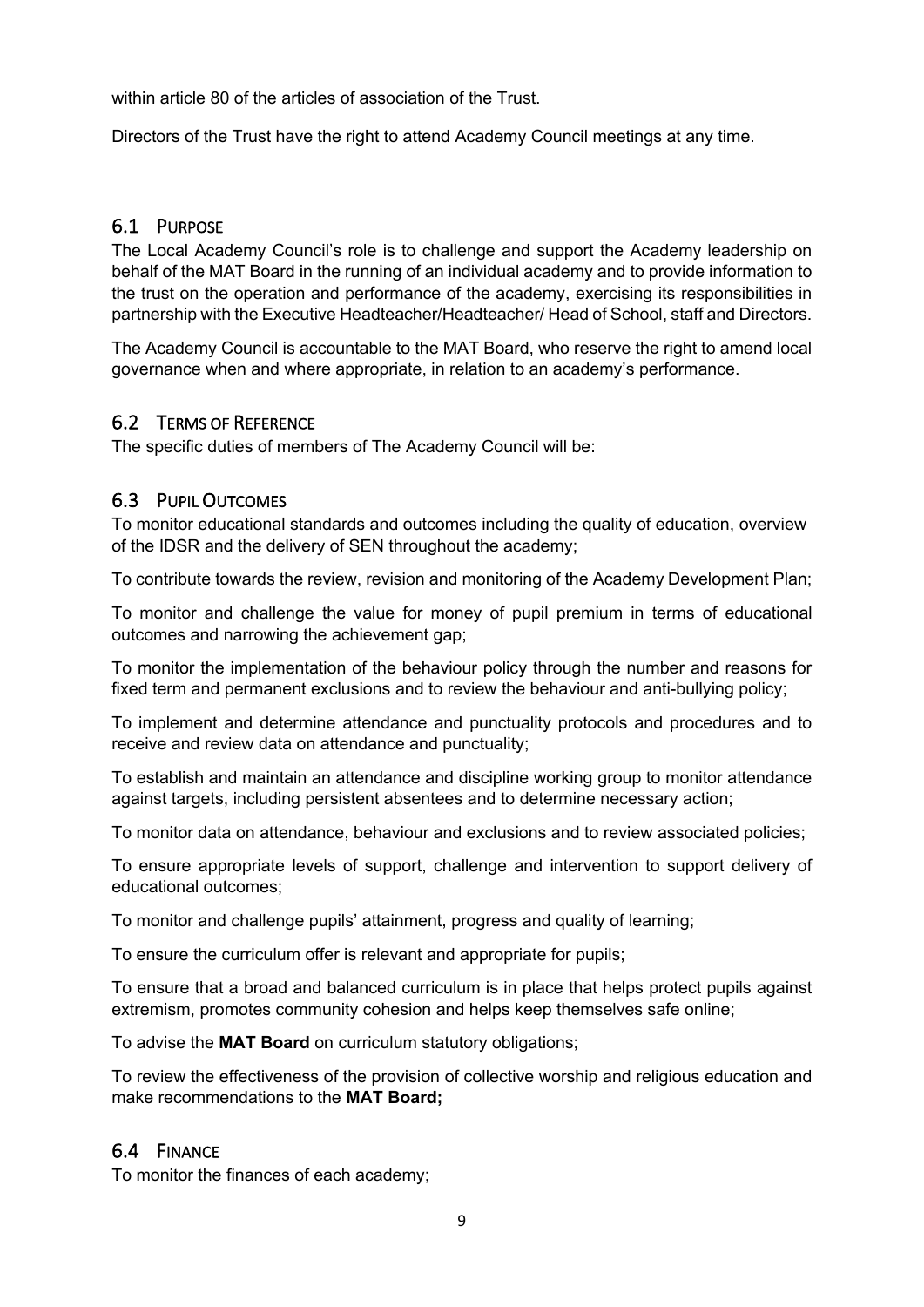To make representation to the Finance & General Purposes Committee if deemed necessary and in line with the trust's arrangements in respect of the impact of the agreed budget on the academy;

To review the pupil premium strategy/catch up funding intent and to monitor associated spend;

To review spend on Looked After Children;

### 6.5 SAFEGUARDING AND EQUALITY

Safeguarding:

- To ensure appropriate policies and procedures are in place as outlined by the most recent edition of KCSIE
- To attend relevant safeguarding training on a regular basis
- To ensure appropriate member of staff is appointed to the role of Designated safeguarding Lead
- To ensure that the academy contributes to multi-agency working in line with statutory guidance "Working Together to Safeguard Children" including understanding the local criteria for action and assessment.

(This list is not exhaustive and should be read in conjunction with KCSIE and other statutory guidance.)

Equality:

- Ensure the school takes all reasonable steps to ensure that its employees do not carry out unlawful discriminatory actions or behaviour.
- Support and guide the school to have "due regard" for equality in all its functions.
- Ensure the school complies with the Equality Duty and meets the two "specific duties" for schools.

### 6.6 PREMISES

To ensure the trust's health and safety policy is fully implemented and health and safety issues are appropriately prioritised for action and staff are suitably trained. Monitor the academy's compliance and report to the Finance and General Purposes Committee;

To review the policy for Health & Safety and make recommendations to the Finance and General Purposes Committee;

To recommend a programme of maintenance and building improvement within budget constraints to the Finance and General Purposes Committee and once approved, implement a programme of building and site maintenance and improvement;

To submit a termly premises report to the Finance and General Purposes Committee.

### 6.7 HUMAN RESOURCES

To ensure the trust's human resources related policies are implemented;

To ensure that the trust's guidelines and best practice are followed in all recruitment procedures;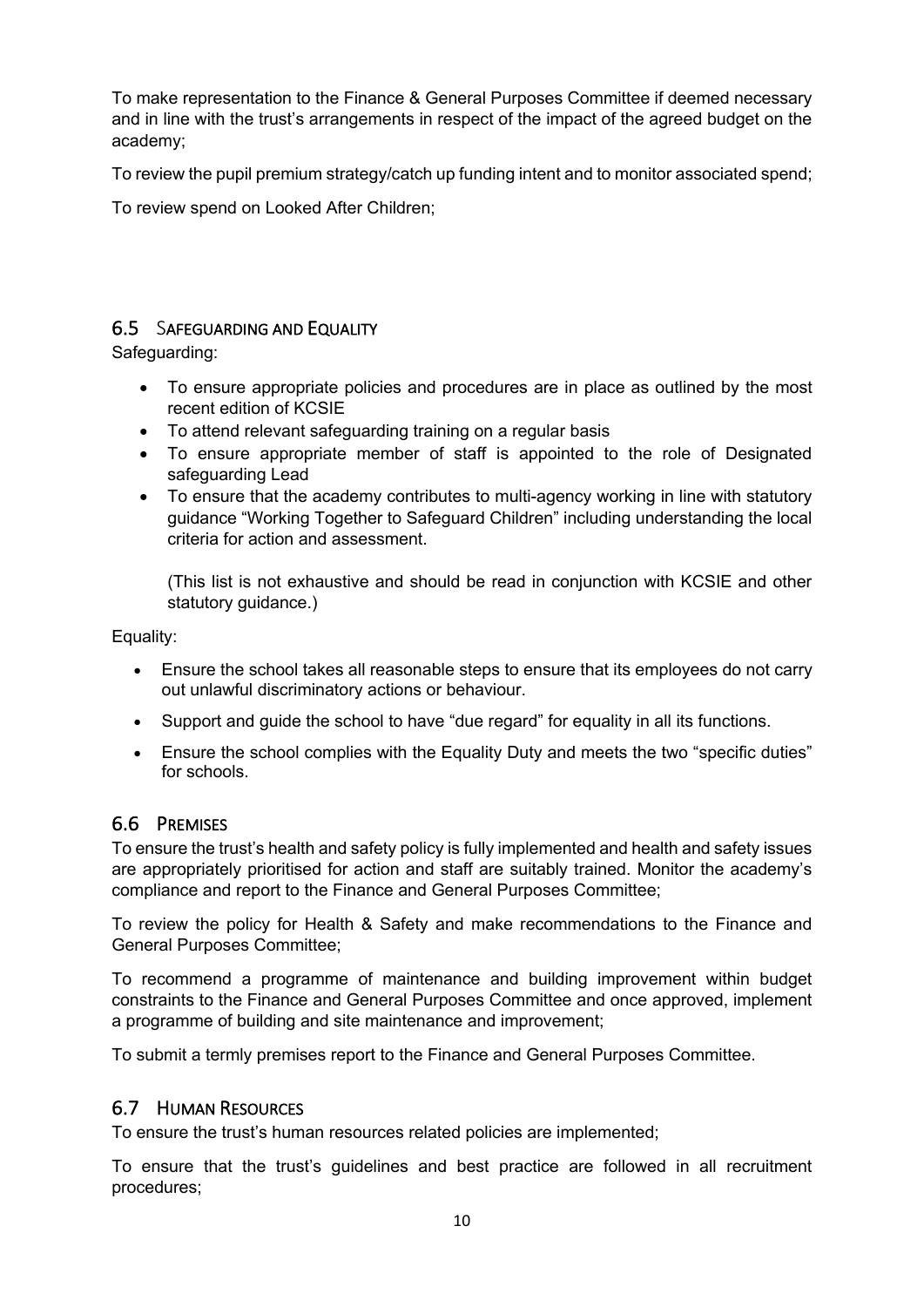To be involved in appointments and fulfil other personnel functions (up to Senior Leadership level) as requested by the Finance and General Purposes Committee.

### 6.8 GENERAL

To review policies at the discretion of the Directors and make recommendations to the **MAT Board**;

To assist with the building of strong community links;

To collaborate with relevant parties and contribute to regular reports on the development and impact of the Christian ethos of the Academy and contribute to the SIAMS toolkit;

To promote community cohesion within the Academy and wider;

To monitor the diversity of activities and equity of access to the curriculum and enrichment opportunities through Pupil Voice and surveys;

To monitor the quality of teaching, learning and assessment;

To consider any other matters where requested to do so by the **MAT Board**; and

To report at least once a year to the **MAT Board** on the discharge of the above duties.

# 7 FINANCE AND GENERAL PURPOSES COMMITTEE

The **MAT Board** hereby resolves to establish a committee of the governing body to be known as the Finance and General Purposes Committee and will cover Finance, Personnel and **Premises** 

The chair, members and secretary of the Finance and General Purposes Committee will be non-executive members and will be appointed by the **MAT Board.** The chair will be a nonexecutive member of the **MAT Board** other than its chair.

The Finance and General Purposes Committee will consist of 5 members: three Directors alongside 2 representatives from Academy Council who would be appointed by the Board based on their skill set. The quorum will be three; directors must always be in the majority at any meeting. Directors, who are not members of the Finance and General Purposes Committee, will have the right of attendance, but no voting rights. The clerk to the Board secretary will circulate minutes of meetings of the Finance and General Purposes Committee to all members of the **MAT Board.**

The Executive Headteacher, in her role as Accounting Officer, and the Executive Operations Manager, as the strategic lead for finance and resources, will normally attend meetings of the Committee but will have no voting rights.

The **MAT Board** will determine how often the Committee will meet. The external auditor may request a meeting if he or she considers one necessary.

For the purposes of recruitment and/or other HR matters, i.e. flexible working, redundancy, disciplinary, capability, appeals etc., a panel will be drawn up consisting of Directors, F&GP members, Academy Council members (up to a maximum of 3) and members of SLT. Wherever possible, the Chair of the panel will be a Director.

The appointment panel for senior leadership roles and teaching roles with a TLR will wherever possible comprise of **3 people**, two of which should be either a Director or Executive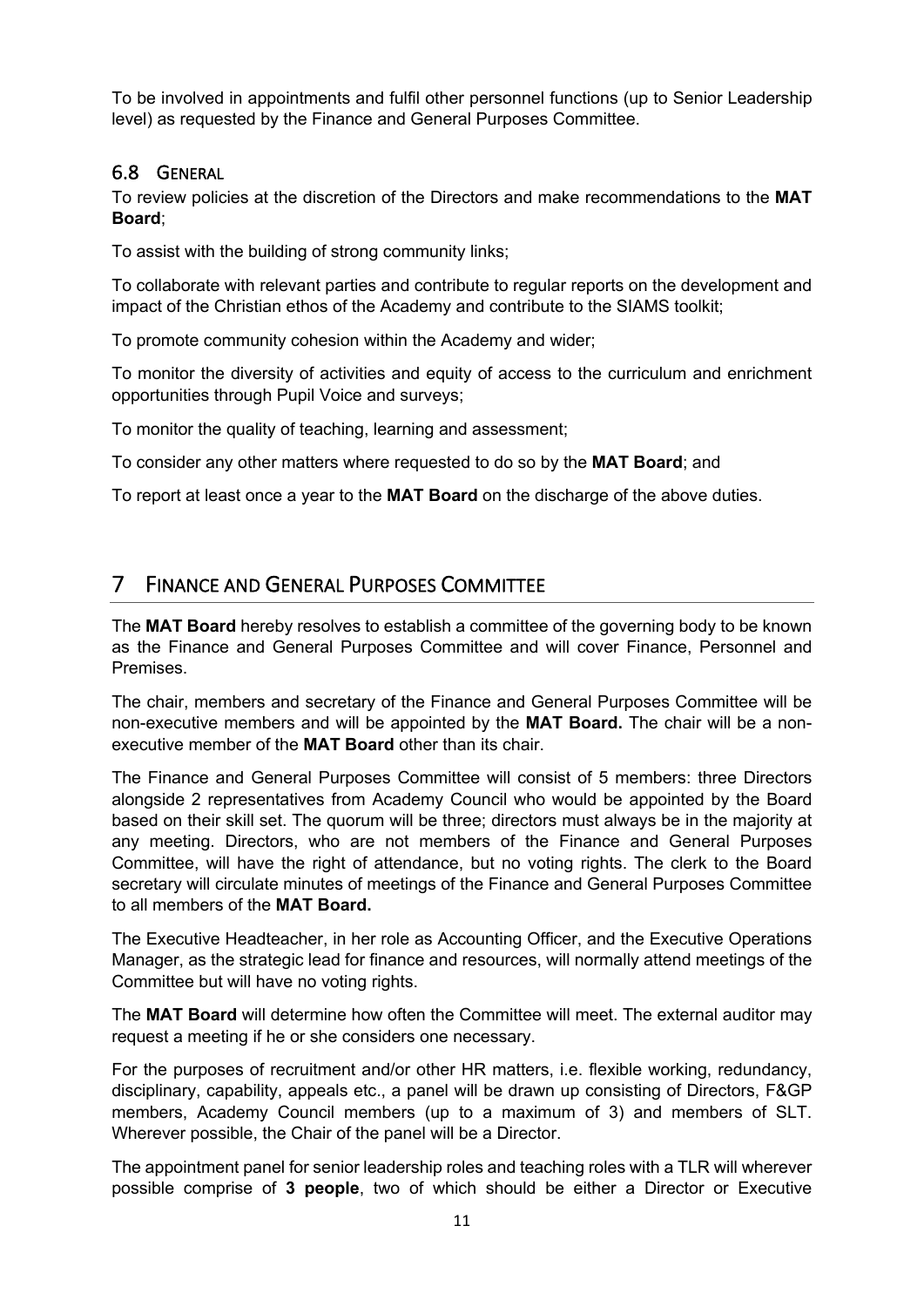Headteacher or Headteacher. The appointment panel for teaching staff must include the Headteacher. The appointment panel for senior support staff will consist of 3 people, two of which should be the Headteacher and Executive Operations Manager. The appointment panel for support staff should include the Executive Operations Manager, wherever possible.

Other HR matters, such as flexible working, flexible retirement, redundancy, disciplinary, capability, appeals etc., will be considered by a panel of at least 2 Directors and may be assisted by 1 panel member (who may not be a staff member of the academy council. An HR consultant may be present at such meetings to give appropriate advice and the meetings will be clerked.

### 7.1 AUTHORITY

The Finance and General Purposes Committee is a committee of the MAT Board with delegated powers, as set out below. The Finance and General Purposes Committee is authorised to obtain independent professional advice if it considers this necessary.

# 7.2 DUTIES

To make appropriate comments and recommendations on such matters to the Trust Board on a regular basis on four key areas

- Finance: To ensure sound financial management of the Trust's finances and resources, including proper planning, monitoring and probity in line with the EFA guidelines and the Funding Agreement.
- Staffing: To review, plan and manage staffing with due regard to financial aspects and in line with the Pay Policy.
- Premises: To ensure sound management of the Trust's premises including maintenance, development and health and safety.
- Pay: To determine all matters/take all decisions relating to pay and related performance of staff to establish and approve a Trust Pay Policy and to monitor the Policy as necessary.

The specific duties of the Finance and General Purposes Committee will be to:

### 7.3 FINANCE

- review the Annual Budget in detail and to make recommendations to the Board on the budgetary needs of each academy;
- review each Academy's internal and external financial statements and reports to ensure that they reflect best practice, including compliance with the DfE Academies Financial Handbook and the Charity Commissions Guidance to charities and Charity trustees;
- To monitor and review expenditure on a regular basis and ensure compliance with the overall financial plan for the Trust, and with the financial regulations of the DfE, drawing any matters of concern to the attention of the Trust Board;
- consider all relevant reports by the Executive Operations Manager or the appointed external auditor, including reports on the Academy's accounts, achievement of value for money and the response to any management letters;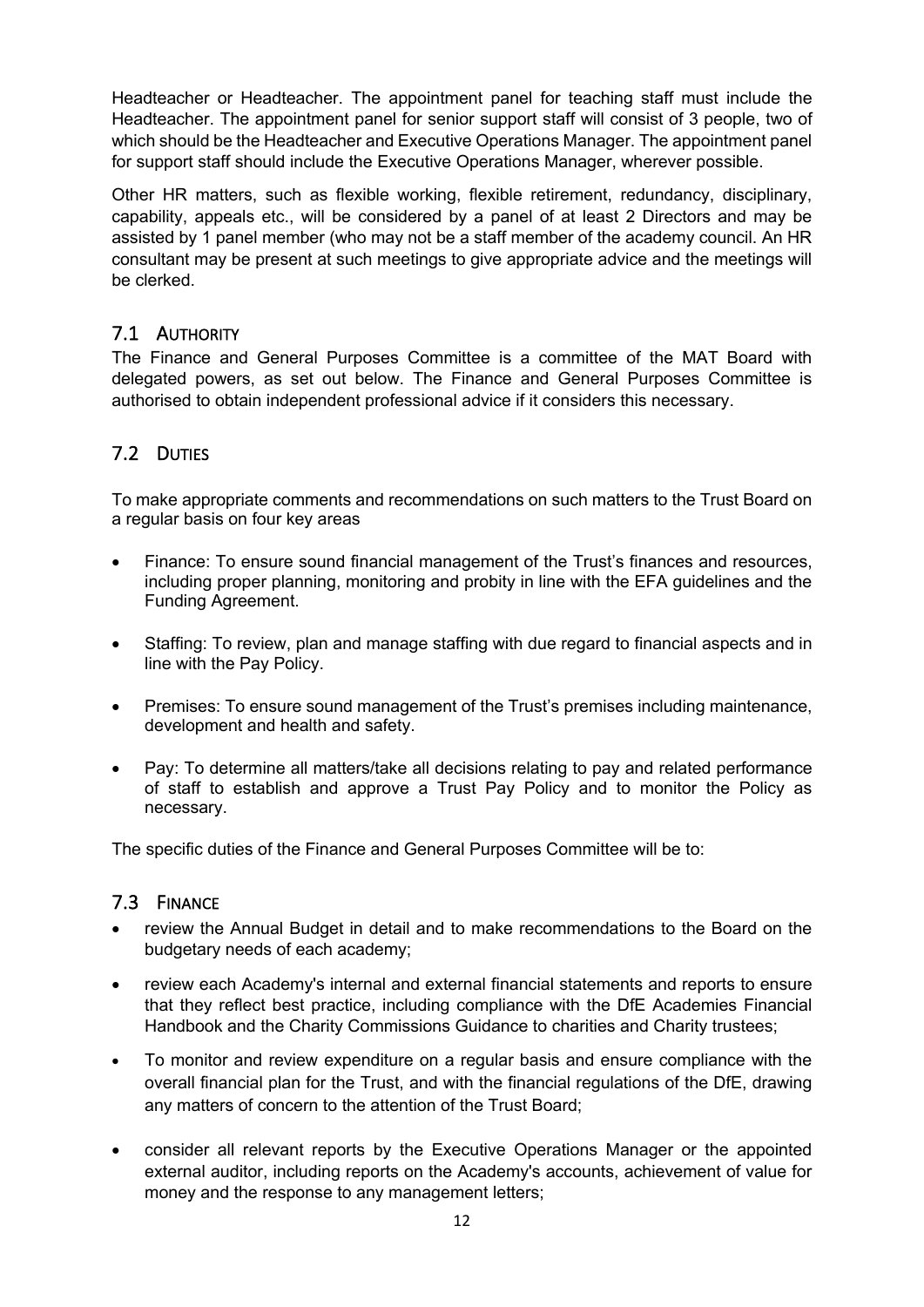- contribute to the formulation of the Trust's improvement plans, through the consideration of financial priorities and proposals, in consultation with the Executive Headteacher, and within the stated and agreed aims and objectives of the Trust:
- monitor future pupil rolls, provision requirements and income levels;
- review the policy on charging for curriculum activities and make recommendations to the MAT Board
- review the Trust Financial Handbook and make recommendations to the MAT Board;
- appoint bankers and approve banking arrangements including authorised signatories;
- to manage tendering processes and the awarding of contracts in accordance with the Finance Policy.

### 7.4 STAFFING

- review new and existing policies relating to the employment and conditions of staff at the Academy and make recommendations to the MAT Board;
- determine the staffing complement for the Trust in line with the Trust Improvement Plans and oversee any staffing reduction or appointment procedures as necessary including consultation with teacher associations and trade unions as appropriate;
- conduct agreed arrangements for recruitment and selection of all Trust staff except where delegated to the Executive Headteacher or Headteachers
- set the terms and conditions of service and levels of pay of employees having regard to staff who have TUPE transferred;
- consider secondment and early/flexible retirement requests (with the exception of the Executive Headteacher or Headteachers/Heads of School);
- approve leave of absence (where not delegated to the Executive Headteacher or Headteachers/Heads of School);
- consider work/life balance, working conditions and well-being, including the monitoring of absence levels;
- agree and conduct procedures for capability, discipline, grievance, attendance, whistle blowing and staff welfare issues, drawing on the membership of the Board and the Academy Council;
- investigate irregularities (other than where the Executive Headteacher is suspected), conduct personnel procedures regarding suspension/ending of staff contracts including dismissal procedures (except where delegated to the Executive Headteacher or Headteacher/Heads of School, or if the dismissal relates to the Executive Headteacher or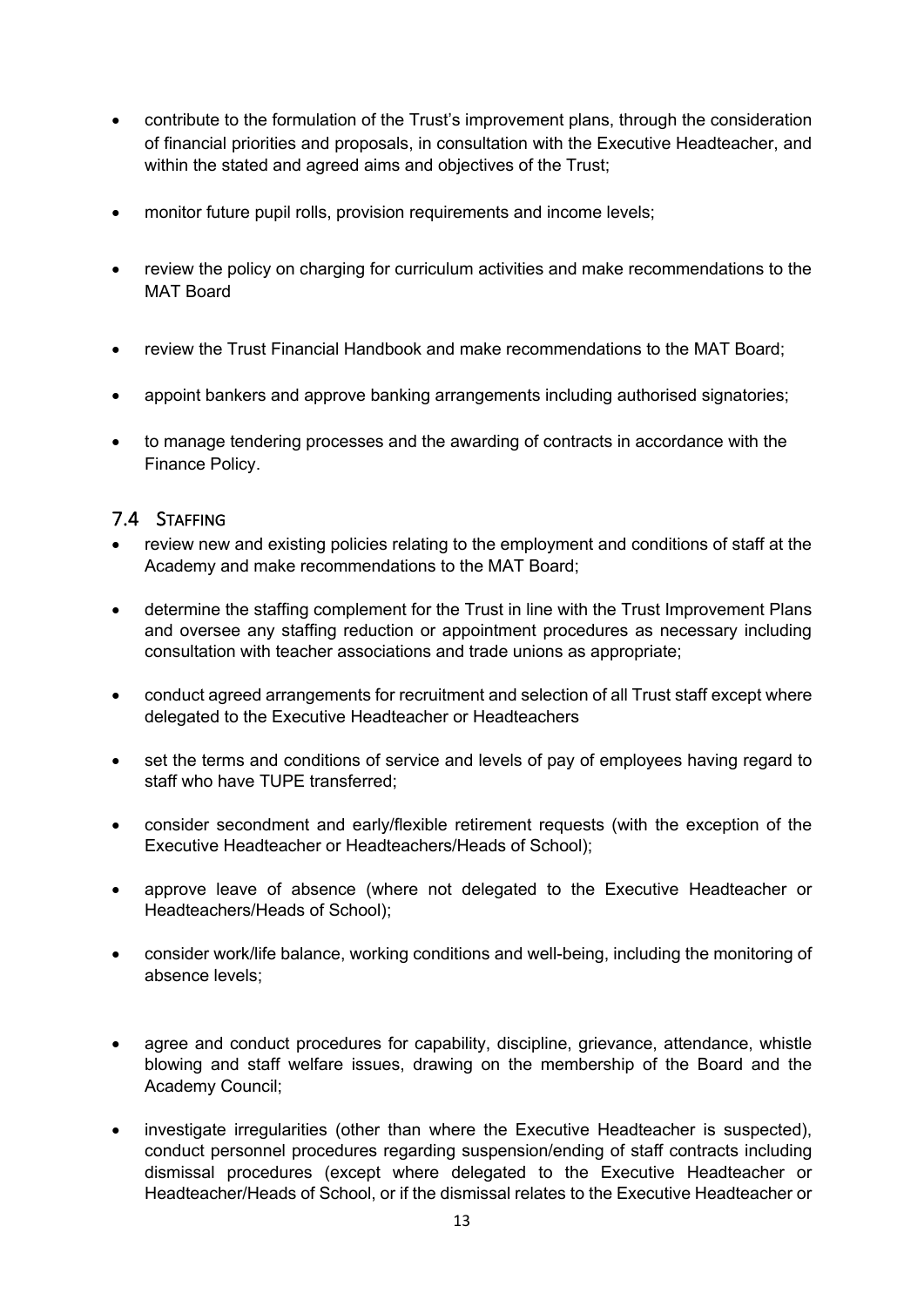Headteacher/Heads of School), drawing on the membership of the Board and the Academy Council.

## 7.5 PREMISES

- ensure all premises are fit for purpose and that premises and grounds are maintained to a high standard;
- to review the building maintenance plan in order to prepare a list of priorities for maintenance and development and ensure that adequate resources are available;
- consider the relative funding priorities necessary for security, maintenance, repairs and redecoration, and to approve the costs and arrangements within the budget allocation;
- recommend to the Trust a plan for capital expenditure and to implement the plan after approval by the Trust and to monitor expenditure against the plan;
- consider any recommendations for disposal of Trust property and make recommendations to the Board and establishing whether the approval of the Secretary of State is required, in line with Academies Financial Handbook requirements;
- agree any capital bids for work that is outside the Trust's annual revenue budget;
- recommend a health and safety policy to the MAT Board including the regular review thereof;
- ensure all premises are safe, comply with health & safety regulations and advise the MAT Board on strategic health & safety issues;
- ensure that health & safety, building inspections and risk assessments are carried out in the prescribed manner and timing and that the risk register is maintained.

# 7.6 PAY

- ensure that the whole school Pay Policy is statutorily compliant, including where relevant the School Teachers' Pay and Conditions Document.
- in accordance with the Pay Policy, determine appropriate pay ranges for all staff employed within the Trust, including allowances and temporary recruitment and retention payments where appropriate.;

### 7.7 GENERAL

The F & GP will also:

- Review/Ratify/Recommend to the MAT Board all finance related policies
- Review/Ratify/Recommend to the MAT Board all HR related policies
- Review/Ratify/Recommend to the MAT Board all premises related policies
- Review the operation of the Trust's code of practice for Governor members and code of conduct for staff;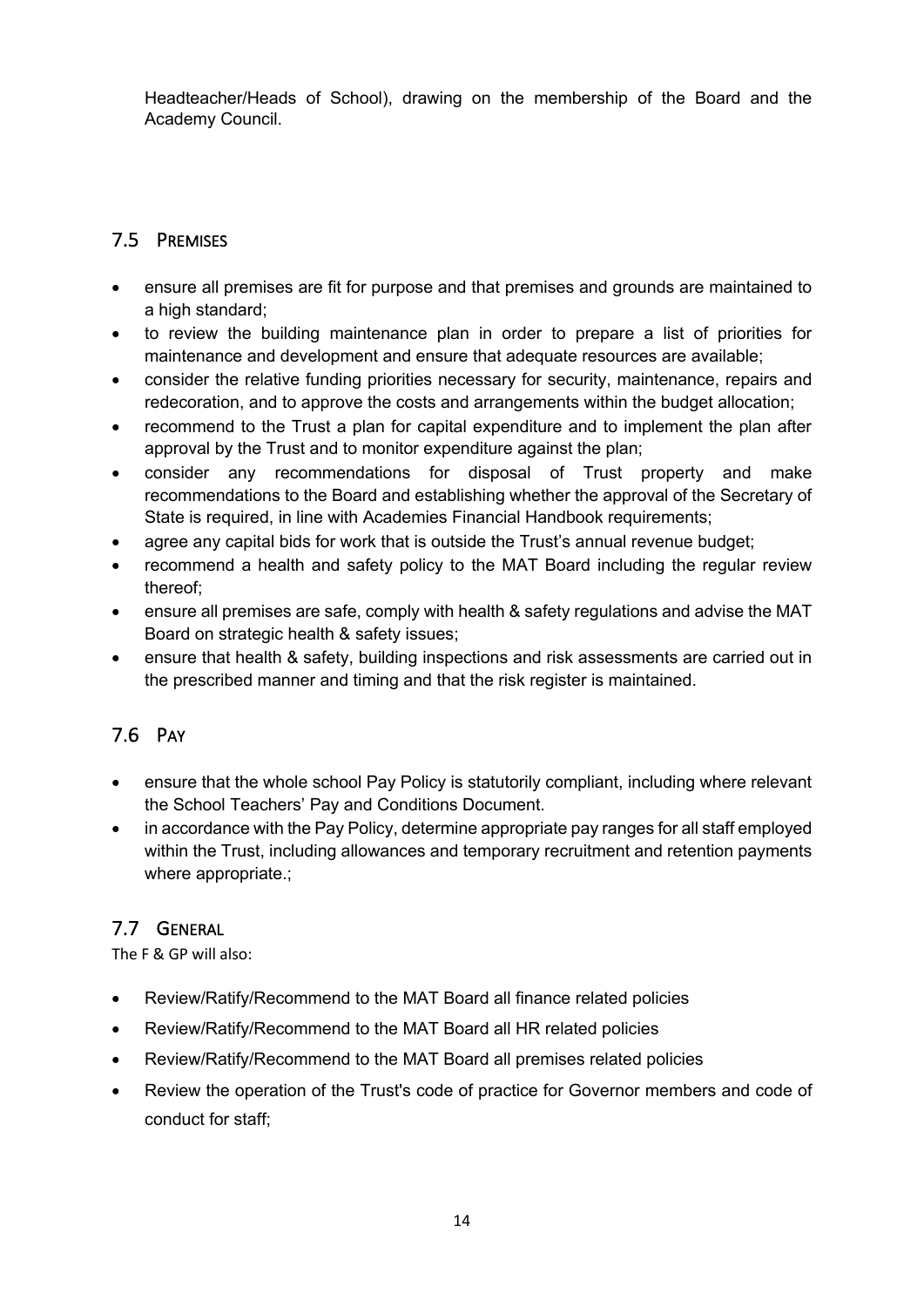The **F&GP** will also ensure that procedures are in place to ensure that employees of the academy are paid for work done in accordance with their contracts of employment with the academy.

In addition, the **F&GP** must ensure the academy has adequate insurance cover to support its activities as an employer, such as employers' liability insurance, fidelity insurance, trustee indemnity, public liability insurance and so forth.

### 7.8 BOARD OF DIRECTORS

The **MAT Board** will ensure personnel management procedures have been identified, and documented to cover as a minimum:

- recruitment (including references and police checks);
- performance management and review;
- equal opportunities;
- disciplinary (including absence policies);
- **grievance**;
- staff expenses;

#### **and in relation to staff pay:**

- undertake an annual review of staff salaries and consideration of pay discretions and applications for re- grading, including the recommendations of the Executive Headteacher and Headteacher/Head of School as to salaries, particularly any discretionary awards;
- to ensure that the Policy is applied equitably and consistently for all staff;
- to ensure that pay decisions are fair and equitable, link with the appraisal procedures and take account of the recommendations of the Executive Headteacher and, where appropriate, other members of the Leadership Team;
- to approve, within the budget, pay progression;
- to ensure that external advice is sought where appropriate, particularly in respect of salary matters relating to the Executive Headteacher;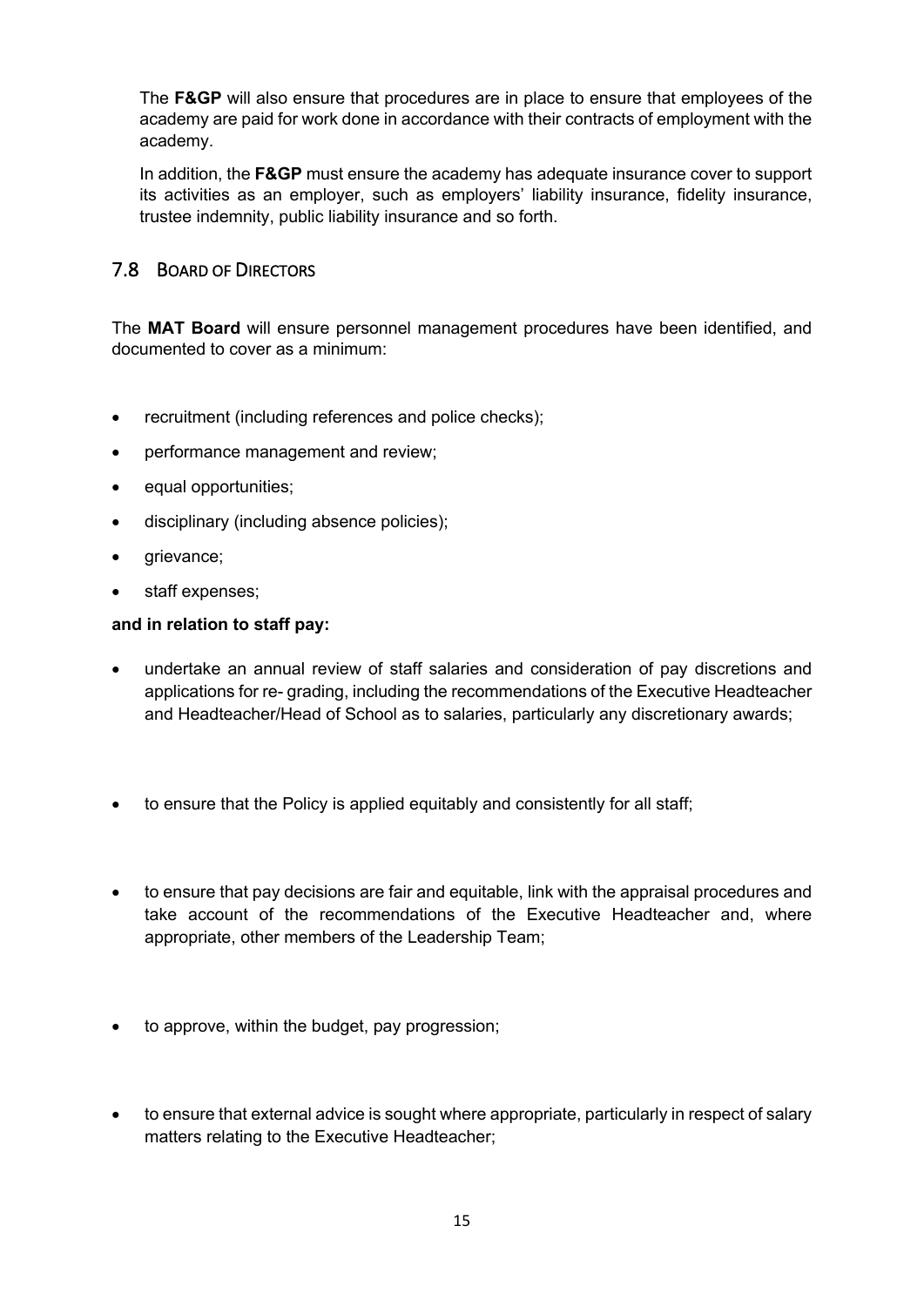# 8 DELEGATION TO OTHER COMMITTEES

The MAT Board recognise that it may need to delegate duties to a Committee other than the Finance and General Purposes Committee, and will need to amend this document accordingly.

# 9 ROLE OF EXECUTIVE HEADTEACHER/ACCOUNTING OFFICER

The Headteacher, following a consultation with the Executive Headteacher, has the authority to permanently exclude a pupil. The Headteacher can delegate responsibility for this if absent from school for a period of time.

The Funding Agreement requires each academy to identify the Executive Headteacher as the Accounting Officer. This post confers responsibility for financial and administrative matters.

This is a vital role, as the Accounting Officer is personally responsible to the **MAT Board** for:

- ensuring regularity and propriety;
- prudent and economical administration;
- avoidance of waste and extravagance;
- efficient and effective use of available resources; and
- the day to day organisation, staffing and management of the academy.

The Accounting Officer may delegate, or appoint others to assist in these responsibilities, for example to the Head Teacher, Executive Operations Manager/Principal Finance Manager. Within the framework of the academy development plan as approved by the **MAT Board** the Executive Headteacher has overall executive responsibility for the academy's activities including financial activities and the following:

- approving new staff appointments within the authorised establishment, except for any senior staff posts which will be approved by the **MAT Board**;
- authorising contracts between £1,000 and £35,000 in conjunction with the Executive Operations Manager; contracts between £35,001 and £50,000 will be approved by Finance & General Purposes Committee and contracts above £50,000 will be approved by the **MAT Board.**
- making payments, purchasing goods or services (in a single transaction) of between £20,001 and £35,000 in conjunction with the Executive Operations Manager or other authorised signatory. Two signatories are required on all cheques, however most payments will be made by BACS. This is with the exception of payroll invoices which will be checked and authorised by the Principal Finance Manager/Finance Manager.

# 10 ROLE OF HEADTEACHER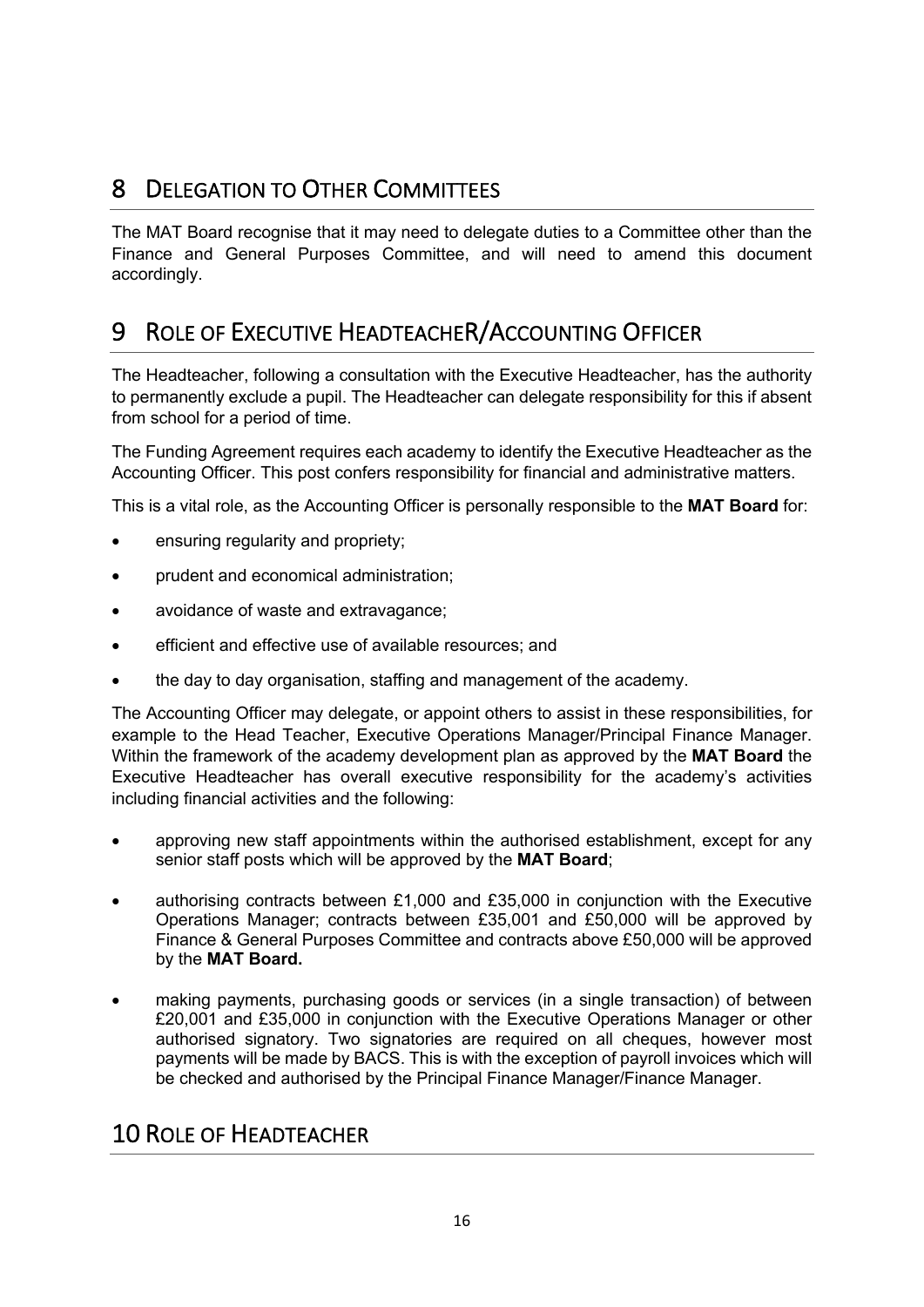The main responsibilities of the Headteacher are:

- To be responsible for teaching standards;
- To be responsible for pupil outcomes;
- To be responsible for fixed term exclusions and to inform the Executive Headteacher where consideration needs to be given to a permanent exclusion;
- To work within the delegated budget adhering to financial delegation limits;
- To regularly report to Directors on teaching standards, pupil outcomes and the delegated budget;
- Authorising orders up to £20,000;
- Authorising contracts up to £20,000;
- Signing cheques up to the value of £20,000 in conjunction with an authorised signatory.
- delegated responsibility to authorise employee payroll change forms and new starter forms in line with approved signatories provided to the Local Authority payroll department.

# 11 ROLE OF HEAD OF SCHOOL

The main responsibilities of the Head of School will be determined by the Board of Directors as appropriate where applicable.

# 12 ROLE OF EXECUTIVE OPERATIONS MANAGER

The main responsibilities of the Executive Operations Manager are:

- the management of the academy financial position at a strategic and operational level within the framework for financial control determined by the **MAT Board**;
- ensuring that the annual accounts are properly presented and adequately supported by the underlying books and records of the academy;
- authorising orders up to £10,000 in conjunction with budget holders;
- signing cheques up to £20,000 in conjunction with the Headteacher/Head of School or other authorised signatory and
- oversight of government returns to ensure timely submission to DfE/ESFA in line with the timetable in the DfE guidance. Signing such forms as necessary.
- delegated responsibility to authorise employee payroll change forms and new starter forms in line with approved signatories provided to the Local Authority payroll department.

# 13 ROLE OF PRINCIPAL FINANCE MANAGER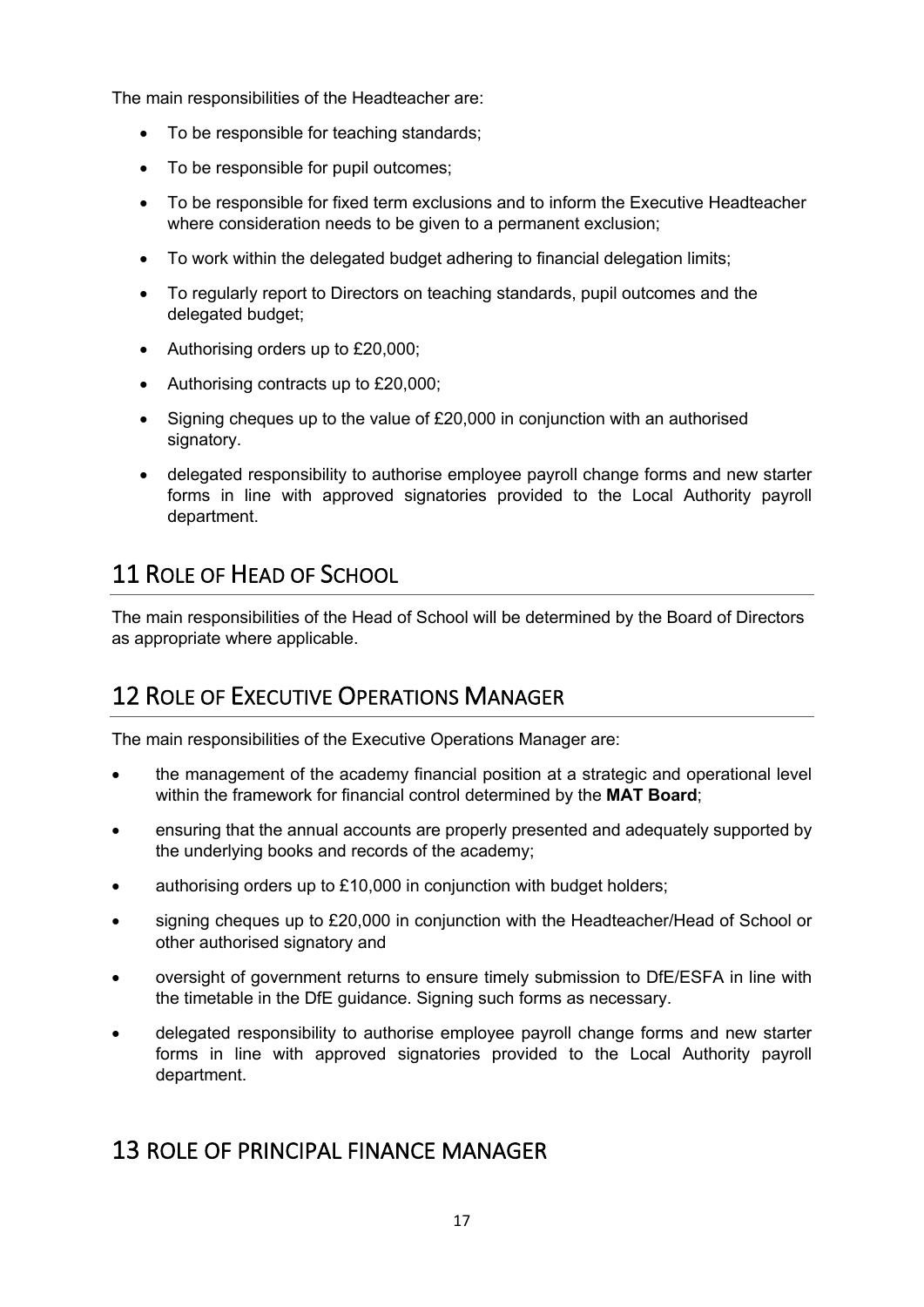- the day to day management of financial issues including the establishment and operation of a suitable accounting system;
- the maintenance of effective systems of internal control;
- the preparation of monthly management accounts;
- preparation and submission of forms and returns for DfE/ESFA in line with the timetable in the DfE guidance.
- authorising orders/invoices up to £7,500

# 13 ROLE OF RESPONSIBLE OFFICER

The **MAT Board** will need to consider how it monitors and checks the operation of the financial management arrangements that have been established and are operated by officers of the academy. To assist in this they will appoint a person who will have specific responsibility for overseeing the financial arrangements on their behalf. The appointment of this Responsible Officer (RO) must be notified to the DfE.

The RO post is intended to provide an independent oversight of the academy's financial affairs. The main duties of the RO are to provide the **MAT Board** with on-going independent assurance that:

- the financial responsibilities of the **MAT Board** are being properly discharged;
- resources are being managed in an efficient, economical and effective manner;
- sound systems of internal financial control are being maintained; and
- financial considerations are fully taken into account in reaching decisions.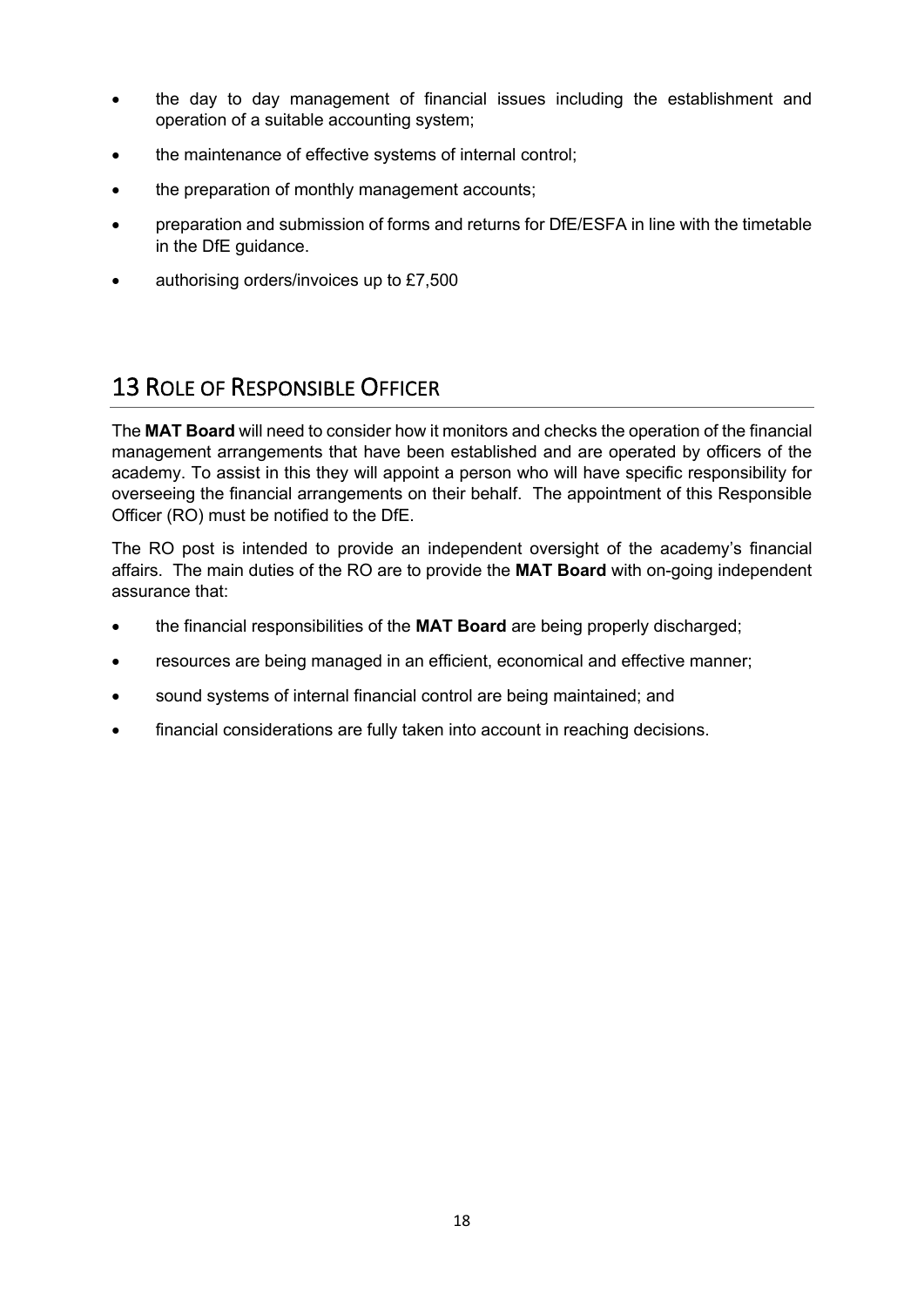### **Appendix 1**

#### **The specific duties of members of The Academy Council will be:**

#### PUPIL OUTCOMES

To contribute towards the review, revision and monitoring of the Academy Development Plan;

To monitor and challenge the value for money of pupil premium in terms of educational outcomes and narrowing the achievement gap;

To monitor the implementation of the behaviour policy through the number and reasons for fixed term and permanent exclusions;

To determine attendance and punctuality protocols and procedures and monitor their implementation;

To establish and maintain an attendance and discipline working group to monitor attendance against targets, including persistent absentees and to determine necessary action;

To ensure appropriate levels of support, challenge and intervention to support delivery of educational outcomes;

To monitor and challenge pupils' attainment, progress and quality of learning;

To ensure the curriculum offer is relevant and appropriate for pupils;

To ensure that a broad and balanced curriculum is in place that helps protect pupils against extremism, promotes community cohesion and helps keep themselves safe online;

To advise the **MAT Board** on curriculum statutory obligations;

To review the effectiveness of the provision of collective worship and religious education and make recommendations to the **MAT Board;**

#### **FINANCE**

To monitor the finances of each academy;

To make representation to the Finance & General Purposes Committee if deemed necessary and in line with the trust's arrangements in respect of the impact of any pooled GAG budget on the academy;

#### SAFEGUARDING AND EQUALITY

Safeguarding:

- To ensure appropriate policies and procedures are in place as outlined by the most recent edition of KCSIE
- To attend relevant safeguarding training on a regular basis
- To ensure appropriate member of staff is appointed to the role of Designated safeguarding Lead
- To ensure that the academy contributes to multi-agency working in line with statutory guidance "Working Together to Safeguard Children" including understanding the local criteria for action and assessment.

(This list is not exhaustive and should be read in conjunction with KCSIE and other statutory guidance.)